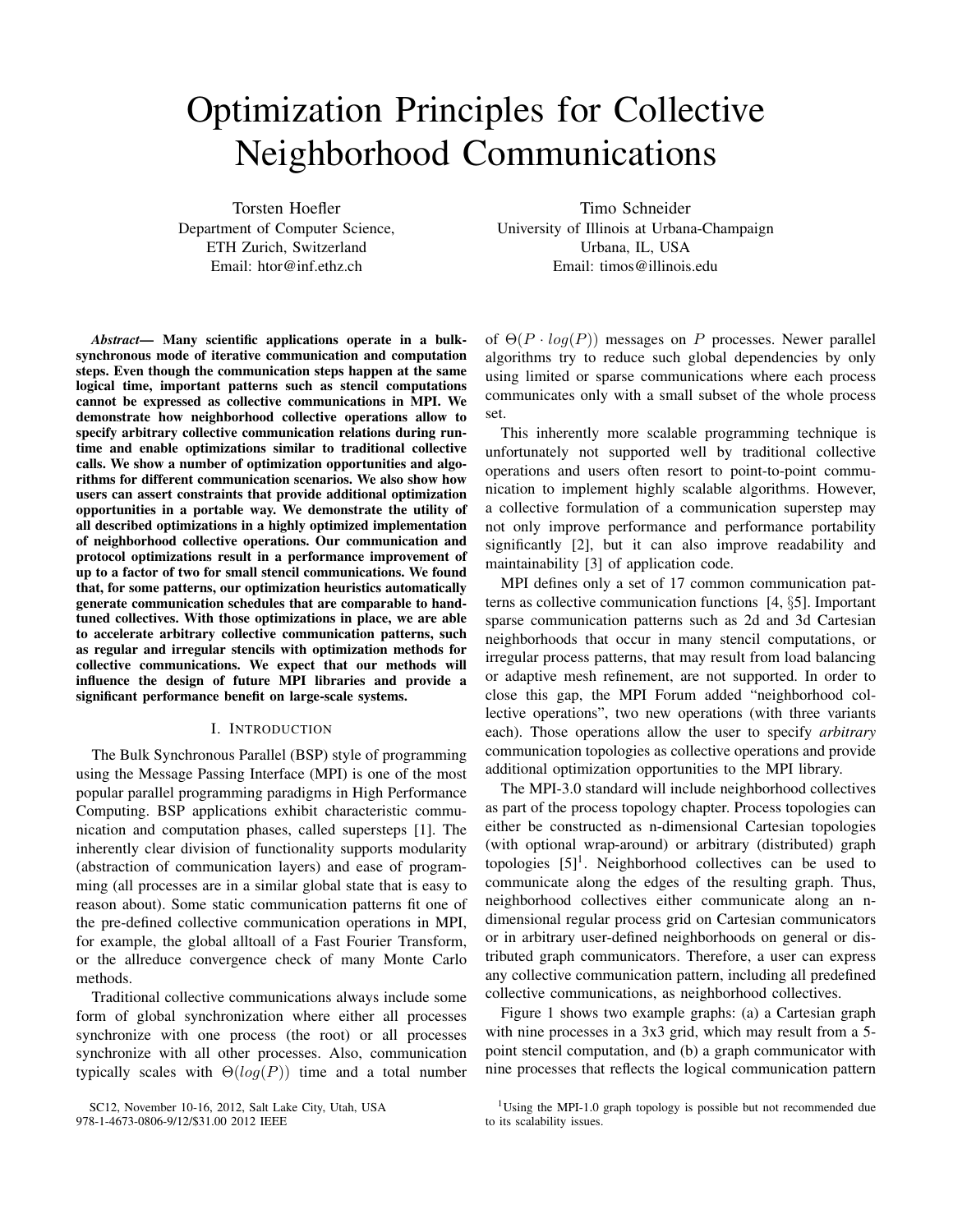

Fig. 1. Example Process Topologies

of a broadcast or scatter communication.

Neighborhood collectives can be seen as generalized collective communications. In this work, we show how to apply techniques known from optimizing traditional collective communications toward generalized neighborhood collectives. We also show how additional information about the application code can lead to portable optimizations that enable performance portable execution across different architectures.

We focus on MPI in our discussions, mainly due to its wide availability and use, however, we point out that the concept of neighborhood collectives is general in parallel programming and all developed optimization techniques can be applied in different environments. In fact, our software stack is divorced from MPI and allows for easy application to other relevant parallel programming frameworks or runtime libraries. The following section discusses the MPI-3.0 interface.

# *A. Neighborhood Collectives in MPI-3.0*

The concept of neighborhood collectives has initially been motivated under the name *sparse collectives* in [6], [7]. The MPI Forum simplified and renamed the proposed functions. The two main functions are MPI Neighbor allgather and MPI Neighbor alltoall. As described before, the communication pattern for each function is specified by an MPI process topology. The main difference between the functions are the local buffer semantics: while allgather is sending the same buffer to all destinations and receives into distinct buffers from all sources, alltoall sends different (personalized) buffers to all destinations while receiving into different buffers from all sources. Thus, the example graph shown in Figure 1(b) would be equivalent to an MPI Bcast when using MPI Neighbor allgather and it would be equivalent to MPI Scatter when using MPI Neighbor alltoall on the shown topology. Figure 2 illustrates the semantic difference in buffer access for the 2D Cartesian graph of Figure 1(a). Bold gray arrows are the neighborhood relations specified in the graph and thin black arrows show the data movement from send and to receive buffers at process 0.

The following code fragment shows the simple construction of the Cartesian communicator and an allgather communication where the integer value in sbuf  $[0]$  is sent to all four neighbors and the integer sent by neighbor i (in dimension order) is received in  $rbuf[i]$ .



Fig. 2. Neighborhood Allgather vs. Alltoall

| int dims $[2]=\{2,3\}$ , periods $[2]=\{1,1\}$ ;      |  |
|-------------------------------------------------------|--|
| MPI Comm comm cart;                                   |  |
| MPI Cart create (MPI COMM WORLD, 2, dims, periods, 0, |  |
| $&$ comm cart);                                       |  |
| int sbuf $[1]$ , rbuf $[4]$ ;                         |  |
| MPI_Neighbor_allgather(sbuf, 1, MPI_INT, rbuf, 1,     |  |
| MPI INT, comm cart);                                  |  |

A call to alltoall looks fairly similar but specifies a send buffer with four elements and sends the value in sbuf [i] to neighbor i. MPI also specifies vector variants (e.g., MPI Neighbor allgatherv) and variants with neighborspecific datatypes (e.g., MPI\_Neighbor\_allgatherw) that follow the usual MPI semantics. All neighborhood collectives have a blocking and a nonblocking interface.

The distributed graph topology interface (example omitted for brevity) accepts an additional MPI Info argument where the user can communicate additional optimization hints or assertions about his code to the MPI library. The standard suggests to use info arguments to communicate semantics of edge weights for topology mapping, but we identify other optimization possibilities in the following.

During the neighborhood creation call (either the Cartesian or a graph constructor in MPI), the communication library can optimize the communication topology, similarly to the optimizations that are performed during communicator creation (e.g., algorithm selection [8], [2]). Yet, unlike traditional collective operations, different edges in the topology may carry different communication volumes which makes optimizations harder. An info argument could be used to assert that all edges carry the same load in order to re-gain this knowledge. However, we also demonstrate the applicability of our scheme in the general case of varying edge loads.

In this work we show how neighborhood collectives together with info arguments enable the user to specify detailed information about the memory access and communication pattern of a collective communication step. This enables a plethora of communication opportunities that we describe and classify in the following.

The key contributions of our work are: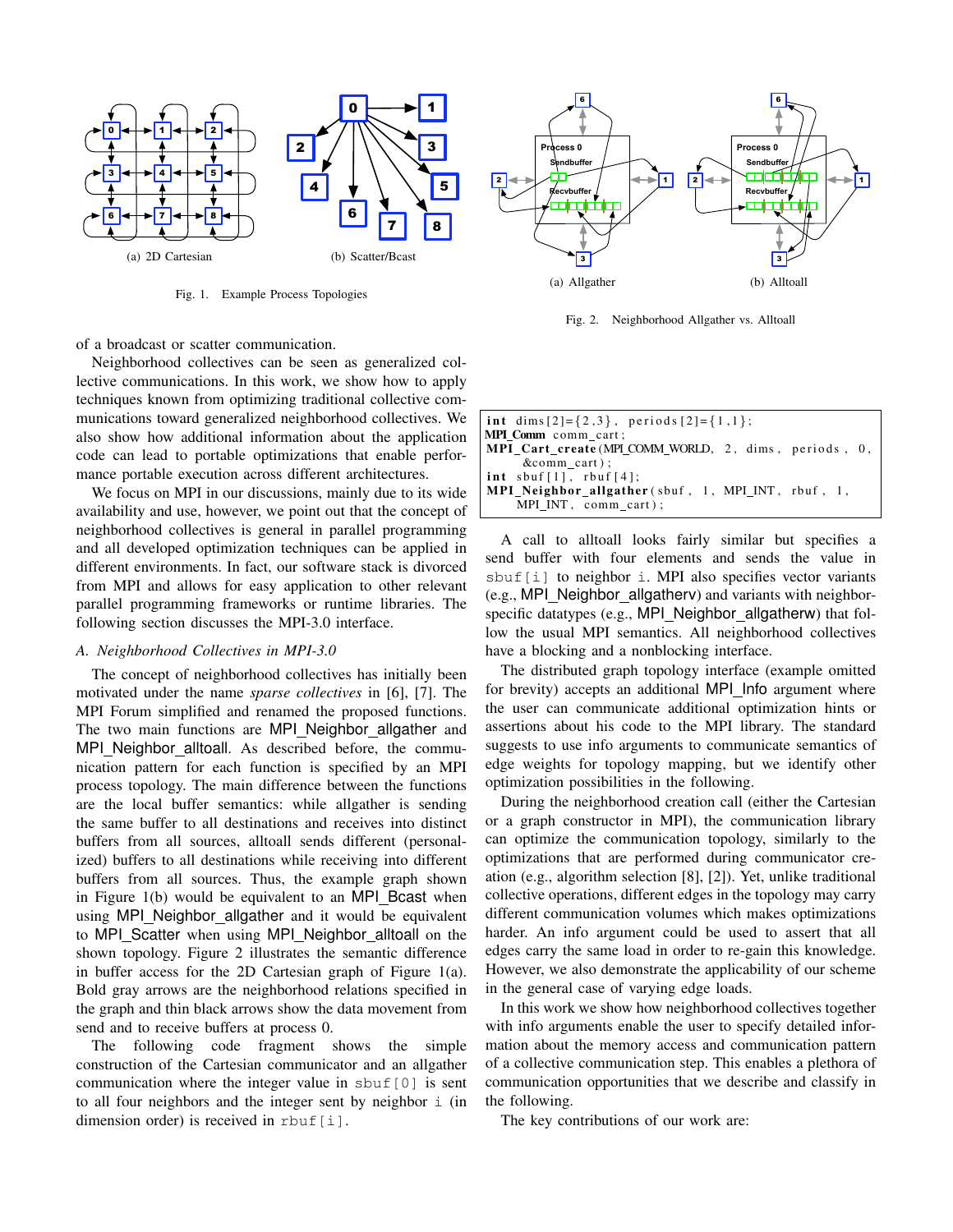- 1) We classify different levels of persistence (static properties) of collective communications in parallel codes and propose a mechanism to specify this knowledge in a portable way to the runtime library.
- 2) We develop an open-source execution and optimization framework for arbitrary nonblocking neighborhood collectives.
- 3) We propose and evaluate different optimization techniques for arbitrary collective operations to improve performance.
- 4) We demonstrate the applicability of our approach with a wide set benchmarks and applications.

# II. PERSISTENCE LEVELS IN COLLECTIVE **COMMUNICATION**

Numerous optimizations in different communication models (cf. [9], [10], [11] among many others) have been proposed to optimize predefined collective communications with known static patterns. Common techniques are to schedule communications in order to avoid congestion and to use message coalescing and forwarding through proxy processes to reduce injection rate limitations.

We now describe how those techniques can be used dynamically, i.e., during runtime, to optimize arbitrary neighborhood communications. As with most optimizations being able to make additional assumptions about the problem that constrain the optimization space leads to higher optimization potentials. For neighborhood collectives, such assumptions can be made about the communication topology, sizes, and buffer access. We define three "persistence levels" that indicate how fixed each of the parameters is across iterations.

The user can communicate persistence properties of his application through passing special info keys that guide the optimization of neighborhood collectives. This scheme is completely transparent and portable within the MPI standard. If an implementation does not understand an info key, then the key is ignored and the code executes as if the key was not specified. Thus, info keys can be used to specify hints about the code but they cannot change the structure of the communication. We point out that users are not allowed to "lie" with specified info keys, i.e., if a user specifies a certain code property, the code must act within the specified limits. Also, info keys for MPI topologies are collective, i.e., all processes have to specify the same set of keys for the topology construction.

If an application has multiple repeating communication steps with different sizes or collectives, the user can create one topology communicator for each call-site and provide the highest optimization options. Creating a communicator for each set of arguments may seem expensive, however, we point out that communicators that only differ in their info arguments can be stored efficiently with simple lossless compression techniques with a constant  $(\mathcal{O}(1))$  time and space overhead.

Our optimizations target networks that are able to perform remote direct memory accesses (RDMA). This type of network recently gained such high popularity due to it's simple hardware implementation and high performance, that is is available on all current large-scale supercomputers. This section describes high-level approaches to optimize for RDMA networks while later experiments show the benefits of one particular implementation.

We now discuss the different persistence levels for neighborhood collectives.

## *A. Persistent Communication Topology*

By definition, the process topology specifies communication relations for neighborhood collectives persistently. MPI process topologies are immutable, i.e., in order to change the communication topology, the user has to create a new topology object.

Knowledge about the exact communication topology enables the implementation to statically allocate resources for the communication, perform communication scheduling and build efficient structures for communication protocols. Since topology communicators still allow arbitrary communications, the user may set the info key "cdag\_strict\_communication"<sup>2</sup> to "true" to communicate that communication is only performed along edges of the topology.

*1) Fixed Communication Channels:* The library can establish fixed communication channels between each pair of connected processes and it can initiate communication protocols. Traditional MPI communications need to support *P* 2 connections among *P* processes with *P* eager buffers per process [12]. Setting "cdag strict communication" to "true" may result in a significant memory overhead reduction if the implementation utilizes eager messaging with fixed buffers per communication partner.

*2) Synchronization Trees:* The library could also build tree structures as it would do for standard collectives, however, since data-sizes are not known, the best shape of the tree cannot be determined. Nevertheless, such trees can be built for notification purposes to support collective synchronization or rendezvous messaging (cf. Section II-C2). Having a static communication topology also allows to determine good message schedules to avoid endpoint congestion or utilize different communication mediums.

*3) Communication Scheduling:* The implementation can also decide in which order messages are scheduled to the different destinations. This could either be influenced by the transport medium to the destination (e.g., shared memory or off-node network) or by the load at the source or the destination (to avoid hot-spot traffic).

In order to maximize communication/communication overlap, we build a static schedule that issues all off-node communications using an RDMA offloading mechanism and then performs shared memory copies which occupy the CPU (cf. Section III-B2). Ideally, both communications overlap completely.

We apply a second optimization to reduce endpoint congestion. For this, we color the edges of the communication graph

<sup>2</sup>We chose the "cdag" (communication DAG) prefix to all our info keys to avoid namespace pollution.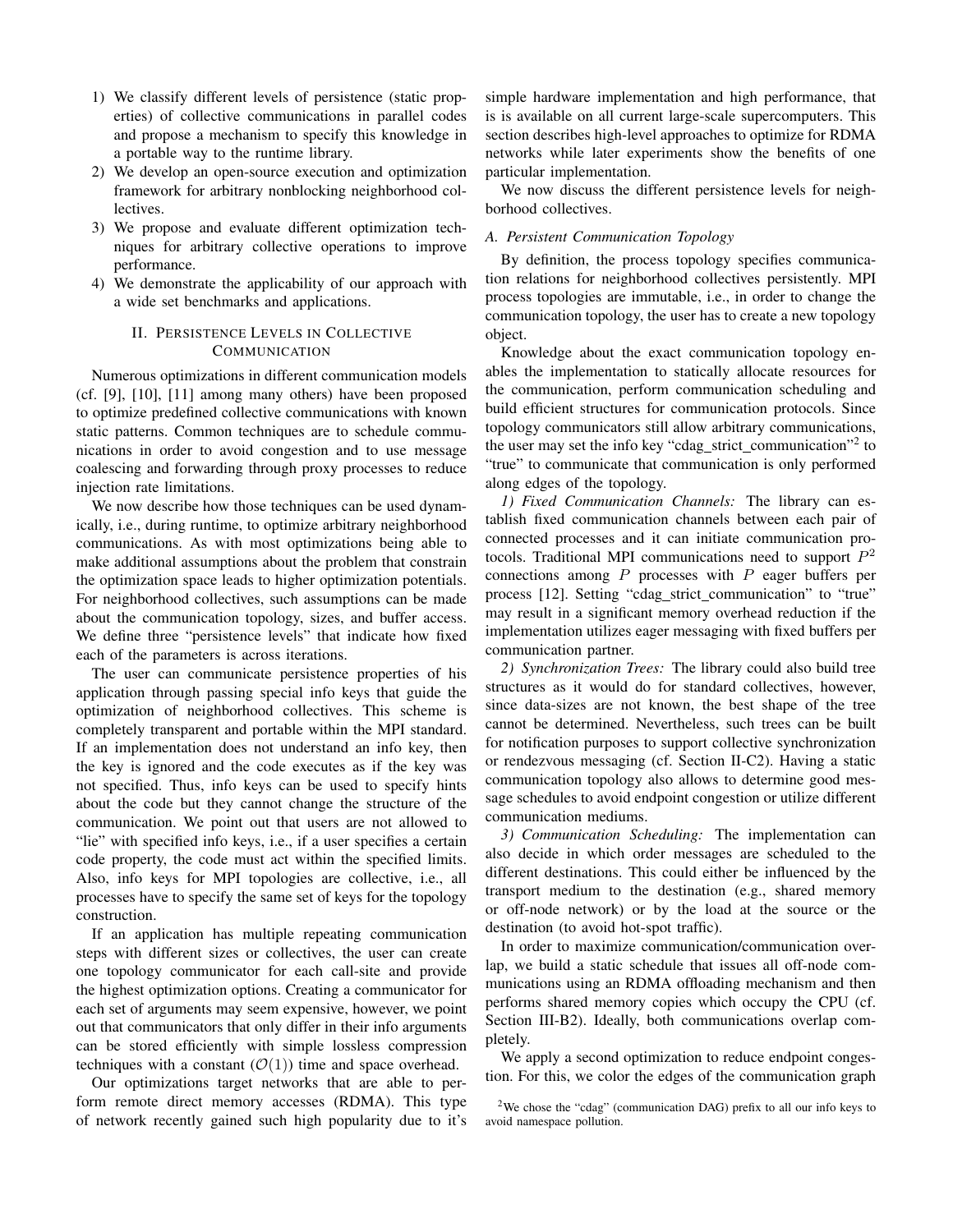using a greedy coloring heuristic developed by Welsh and Powell [13]. The colors then correspond to the communication rounds. This idea was first discussed by Hoefler and Träff [6] but not tested in practice. Its utility is demonstrated in the following example of an alltoall communication generated with the code for  $(i=0; i < p; ++i)$  send(i) on all processes  $0 \leq i \leq p$ . In the first step, all processes send to process 0, in the second step to process 1, ..., in the *i*-th step to process *i*. This results in a total bandwidth of  $p \cdot \frac{bw}{p}$ if each process contributes its local injection bandwidth *bw*. One possible (ideal) coloring would be represented by the loop for(i=0;  $i < p$ ;  $++i$ ) send((r+i)%p) assuming *r* is the calling processes' rank. This coloring would lead to a total bandwidth of  $p \cdot bw$ . Figure 3 shows the original schedule and one possible ideal coloring.



Fig. 3. Alltoall Example illustrating Schedule Coloring

#### *B. Persistent Communication Topology and Message Sizes*

If the message sizes are known at topology creation time, then the user can provide a weighted topology graph to the MPI library and indicate that the specified weights represent the exact communication sizes by setting the info key "cdag exact byte communications" to "true".

Knowing the absolute message sizes statically allows to perform intelligent re-ordering and forwarding through intermediate processes.

*1) Tree Transformations:* We now show a scalable distributed algorithm to determine a good communication schedule based on the parameters of the communication network and the message sizes. For this, we consider a simplified version of the LogGP model [14]. In LogGP, one assumes a communication operation among *P* processes, a maximum network latency of *L*, a per-message overhead of *o*, an injection overhead (at the network level) of *g*, and a time per byte sent of *G*. To simplify the model, we assume  $o > q$ , which renders *g* insignificant. We assume a globally fixed uniform message size of *k* Bytes.

Since each message requires a constant overhead *o* to be sent, a possible optimization would be to balance the number of messages from high-outdegree processes to low-outdegree processes. This can be repeated for multiple iterations to create multiple tree levels. The algorithm stops when a convergence criteria is met. The main gain of the tree balancing is the distribution of *o* across multiple processes for neighbor alltoall and the better bandwidth utilization for neighbor allgather, respectively.

*a) Neighbor Alltoall:* The tree optimization algorithm for alltoall repeats the following two steps until it converged:

- Step 1: Determine process *p<sup>m</sup>* with most outgoing edges *m* and process  $p<sub>s</sub>$  with the smallest number of outgoing edges *s*.
- Step 2: If  $m s > t$  move  $\frac{m+s}{2} s \left\lceil \frac{L}{o} \right\rceil$  messages from *p<sup>m</sup>* to *p<sup>s</sup>* else stop iterating.

The subtraction of  $\left\lceil \frac{L}{o} \right\rceil$  in the second step exists because process  $p_m$  balances its excess load to  $p_s$  which in turn can only start sending after it received the message (*L*) and process  $p_m$  can continue sending  $\left\lceil \frac{L}{o} \right\rceil$  messages during that time. As with the usual scatter tree optimizations, this *only applies for small messages (small k)* when the additional bandwidth consumed by message forwarding is not the bottleneck. Figure 4 shows an example where a hot-spot neighbor alltoall pattern is transformed to a scatter tree which is similar to an optimal scatter tree in LogGP [14].

*b) Neighbor Allgather:* The tree optimization algorithm for allgather repeats the following two steps until it converged:

Step 1: Determine process *p<sup>m</sup>* with most outgoing edges *m* and process  $p<sub>s</sub>$  with the smallest number of outgoing edges *s*.

Step 2: If  $m - s > t$  move  $\frac{m - s}{2}$  – ⌈ *L o*+(*k−*1)*G* ⌉ messages from  $p_m$  to  $p_s$  else stop iterating.

The subtraction of  $\int_{0}^{L} \frac{L}{\phi + (k-1)G}$  $\bar{\hspace{0.1cm}\big]}$  in the second step exists because process *p<sup>m</sup>* balances its excess load to *p<sup>s</sup>* which in turn can only start sending after it received the message (*L*) and process  $p_m$  can continue sending  $\int_{0}^{L} \frac{L}{e^{-(k-1)G}}$ | messages during that time. This algorithm can be used for arbitrarily large *k* because it does not increase the total communication volume if forwarding processes are neighbors of the source. The example shown in Figure 4 is also illustrating a valid allgather optimization (messages 1, 3, and 5 are identical in this case).

The parameter *t* is generally architecture-dependent. We chose  $t = 2$  for all our experiments. Both heuristics converge rather quickly in practice, e.g., for the hotspot pattern in  $\mathcal{O}(\log P)$  steps and each step has a cost of  $\mathcal{O}(\log P)$ (allreduce). Thus, our balancing algorithm is scalable to large process counts. However, the resulting tree may not be optimal in the LogGP model. Optimal tree configurations (cf. [14]) are an interesting direction for future work.

# *C. Persistent Communication Buffers*

If not only the message sizes but also the communication buffers are static, i.e., the buffer addresses and sizes of all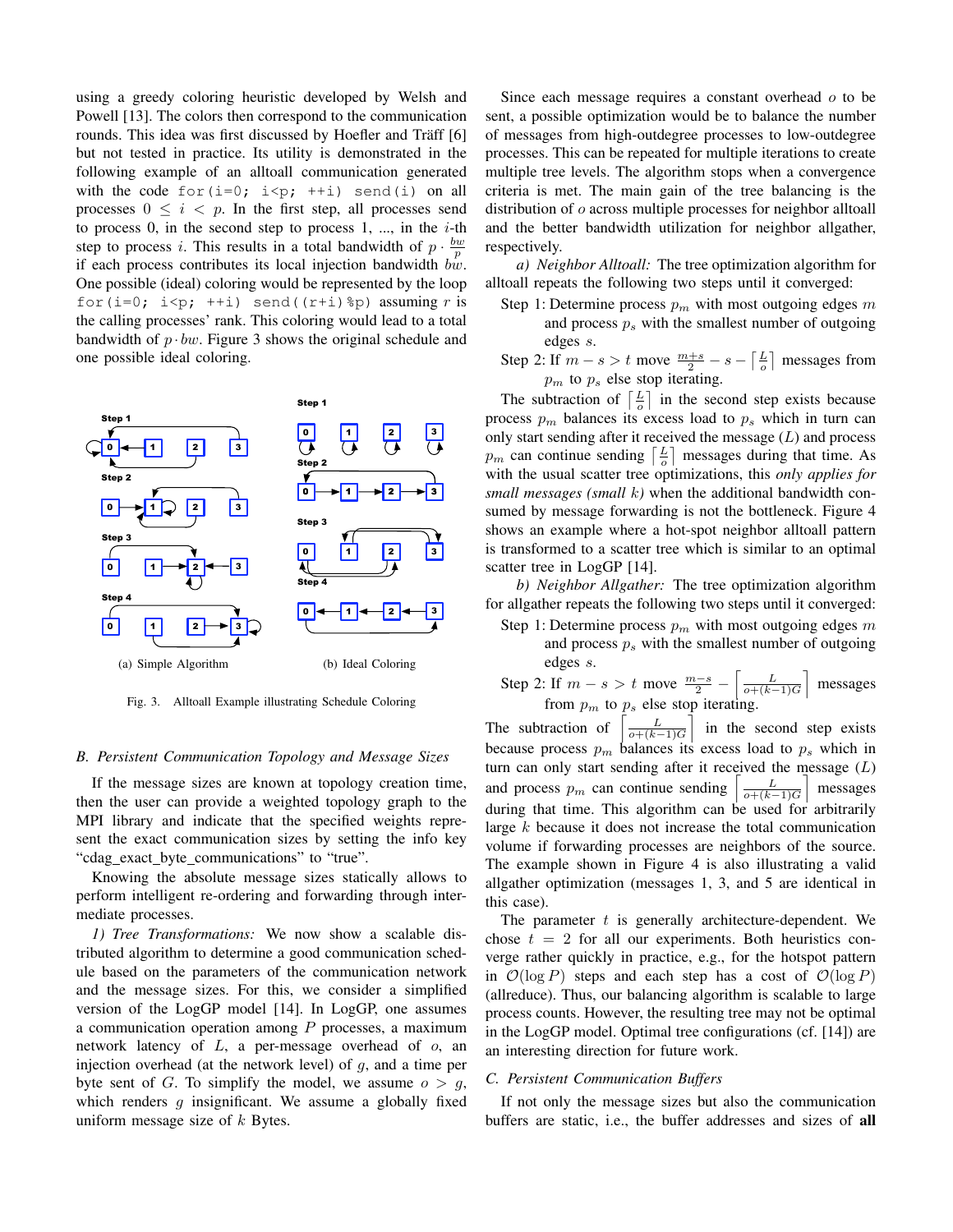

Fig. 4. Tree Transformation Example

calls to the same neighborhood collective on this communicator are the same, then the user may set the info argument "cdag static buffers" to "true". Having static buffer addresses allows similar optimizations as for persistent point-to-point messages, however, those optimizations can now be applied in a collective manner, taking advantage of the knowledge about the full communication schedule.

*1) Static RDMA Regions:* Static buffers allow to register the buffer memory to the network interface at the first call. The keys to access (RDMA remote access handles) are then exchanged along all communication edges and all the information is saved for future calls to the same function. The next call will then simply "fire off" the communications which have all RDMA descriptors already prepared. The direct memory access to remote nodes enables also advanced synchronization protocols.

Having static information about the communication buffers enables us to apply static protocol optimizations. Every RDMA communication requires two synchronizations: (1) Ready to Receive (RTR), where the receiver needs to indicate that the buffer is ready for remote writes (i.e., the receiver entered the collective communication function) and (2) Ready to Exit (RTE), where sender notifies the receiver that the data communication is finished and the receive buffer is in a consistent state. Figure  $5(a)$  illustrates the state of the art pointto-point RDMA synchronization scheme [12]. A collective communication function can return when a process received RTEs from all neighbors and finished its own sends.

*2) Collective RDMA RTR Protocol:* The RTR and RTE protocols can be optimized separately. The RTR protocol can be performed collectively, e.g., a global barrier may be used at the beginning of the collective call to communicate RTR. This may be a good strategy if the machine offers fast  $(\mathcal{O}(1)$  time) global barrier support, like BG/L and BG/P [15]. However, if the barrier is implemented with point-to-point messages, this will add  $\Omega(\log(P))$  communication overhead.

Instead of a global barrier, we propose a collective RTR protocol on each process' neighborhood using neighborhood RTR trees with each sender as root. This protocol *combines* RTR messages in a tree shape and can reduce the RTR time from  $\Omega(\tau)$  to  $\mathcal{O}(\log \tau)$  for a process with  $\tau$  neighbors. The desired degree of the tree depends on the system parameters  $(L/\sigma)$  as discussed before). Figure 5(b) shows a direct comparison between the traditional model (with four RTR messages going to the root) and the optimized tree model (with two RTR messages going to the root) for process 0 in the 2D Cartesian topology in Figure 1(a). We remark here that most of today's networks require trees with an outdegree larger than two.



Fig. 5. Illustration of our collective tree RDMA protocol. RTE was omitted from this figure for readability because it would simply invert the RTR arrows.

*3) Canary RTE Protocol:* RTE can be optimized with a similar collective protocol like RTR. However, for small messages, we propose a protocol which, in the common case, works without additional communications. This protocol relies on the ordering semantics of the network and memory buses. If one can ensure that all bytes are committed in order (or at least the last byte is committed last), one can use the last byte (or some bytes) as *canary value* to check for communication completion. For this, we pick a constant *C* as canary. When the collective function is entered, we initialize all last bytes of the receive buffers of each neighborhood communication to *C* before we start the RTR protocol. RTE is detected as soon as the canary value changes from *C*. However, this protocol would not terminate if the last byte of the transmitted user-data is identical to *C*. For this case, we are using an additional flag outside the user data which may also indicate completion. If the sender detects that the last byte in the send buffer is equal to *C*, then it triggers the additional flag at the receiver (with an additional RDMA put). The receiver then completes if either the canary value changes from *C* or the additional flag is triggered. This protocol will save the additional message in most of the cases. The likelihood of conflict can even be reduced if multiple bytes are used to encode the canary value *C*. Figure 6 shows a comparison of the traditional RDMA protocol (Figure 6(a)) and our optimized canary protocol (Figure 6(b)).

# III. IMPLEMENTING NONBLOCKING NEIGHBORHOOD **COLLECTIVES**

We now discuss how we use the optimization principles described in the previous section in order to implement highperformance non-blocking nearest neighborhood collective operations in our open-source framework.

#### *A. Reference Implementation*

The reference implementation for MPI-3.0 standardization of neighborhood collectives in the MPI Forum is integrated in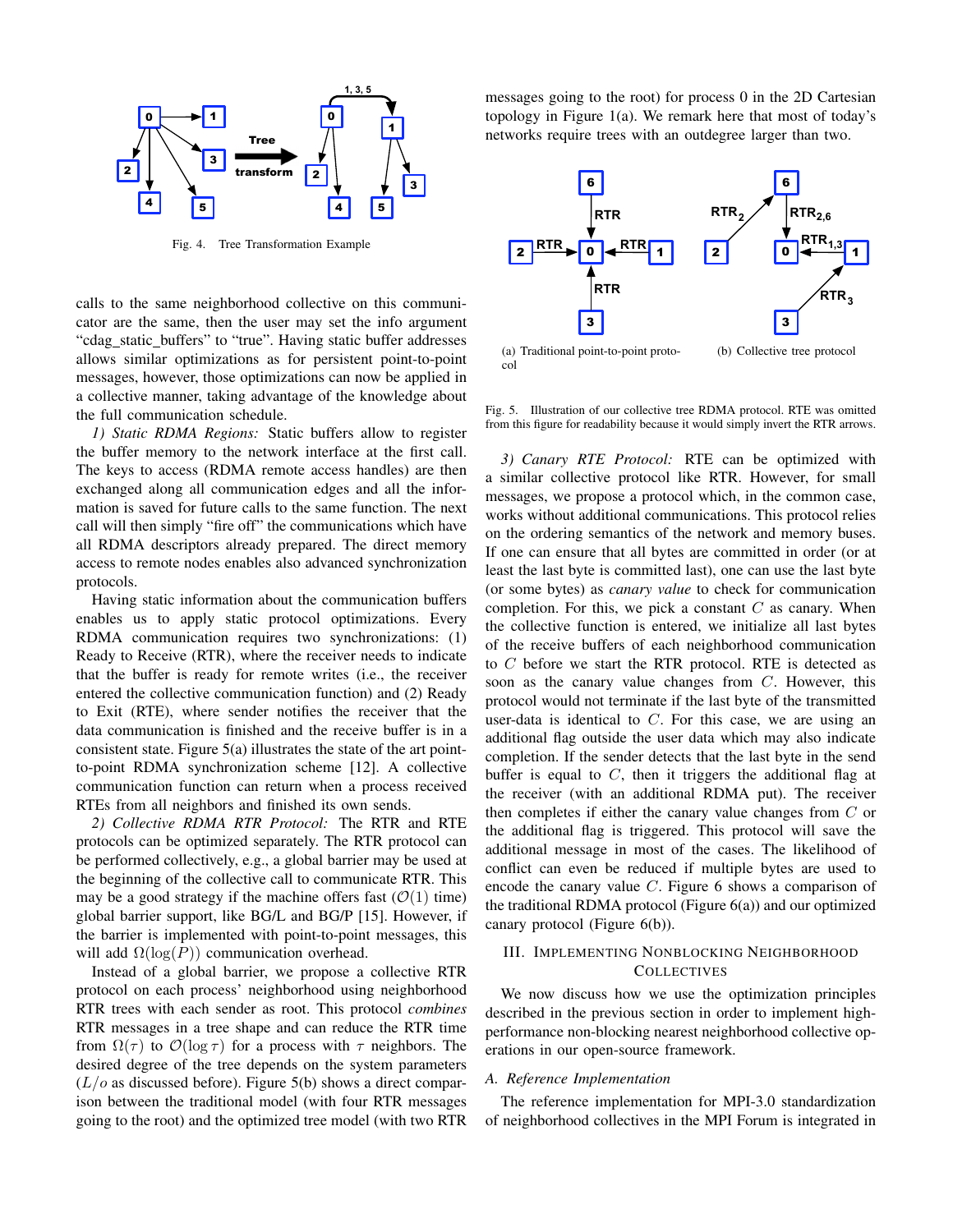

Fig. 6. Illustration of the Canary RDMA Protocol.

LibNBC [16]. LibNBC uses an internal schedule to represent multiple stages of nonblocking collectives [16]. However, the specific implementation of neighborhood collective operations simply starts all corresponding nonblocking MPI sends and receives and thus only utilizes a single stage.

## *B. Remote Direct Memory Access*

We use two different low-level RDMA transport mechanisms for our implementation: DMAPP [17] for off-node communication over Cray's XE6/XK6 Gemini interconnect [18], which is directly connected to AMD's Hypertransport [19], and XPMEM [20] Cray's on-node shared address space communication layer. Both layers allow direct remote memory access.

*1) DMAPP:* DMAPP supports two request modes: Fast Memory Access (FMA) and Block Transfer Engine (BTE). In the FMA mode, the CPU is used to push the data to the network interface (NIC), which is fastest for small messages. The BTE mode programs the DMA controller, which has some constant overhead but then enables asynchronous message transmission. We will describe how we use both protocols in our implementation.

DMAPP also allows the user to select deterministic inorder, node-hash, or adaptive routing. We can only use the canary RTE protocol up to the Gemini packet size of 64 Bytes because Gemini (AMD Hypertransport) does not guarantee that messages are committed in-order to memory. We always use the adaptive routing mode because message striping results in a higher bandwidth. We generally use non-blocking communication with bulk completion semantics for DMAPP.

*2) XPMEM:* XPMEM is a kernel module that enables process A to directly map and access process B's memory space if process A and B are running within the same coherent operating system image. We use XPMEM to allow direct remote access to the send and receive buffers just as RDMA would do for off-node. The main difference is that the data is always copied by the CPU (we utilize standard libc memcpy).

#### *C. Dependency Graph Communication*

We use a general directed acyclic graph (DAG) formulation to specify the local communication schedule on each process. When a process topology is specified, the DAG represents all neighborhood relations and is distributed so that each process knows its immediate neighbors (destinations and sources) locally.

The DAG allows to express dependencies between two operations—A and B which mean that operation B can only be executed after operation A finished. Operations can be send, recv, or local copy operations. This functionality is needed to implement the message scheduling and tree reordering optimizations.

*1) Applying Tree Optimizations:* Depending on the persistence level (topology, sizes, or buffers), we perform static optimizations described in Section II either during the graph creation (for topology and tree reordering) or during the first call (binding buffers) to the collective operation. Those optimizations are performed by transforming the DAG. The coloring heuristic introduces dependencies between the send vertices which forces them to be executed in the order of their color. The tree reordering, which moves communication to a proxy process, may add local copy vertices to pack nonconsecutive buffers, and moves send vertices (including the remote memory identifiers) to the remote process.

Each optimized DAG is then cached at the communicator and re-used to execute calls to the respective collective operation.

*2) Communication DAG Execution:* The basic idea was presented in [21], we now discuss how we use dynamic communication scheduling to implement optimized nonblocking neighborhood collective operations over an RDMA network. Each send and recv call is encoded as a vertex in a dependency



Fig. 7. DAG Scheduling

DAG. The scheduler starts with the DAG and puts all roots (vertices without dependencies) into the active queue (AQ). Then the scheduler iterates over the queue and progresses each operation (vertex) in the active queue and checks it for completion. Upon completion of a vertex, the scheduler removes all dependencies to this vertex and starts all vertices with no remaining dependencies. Using this scheme, the scheduler is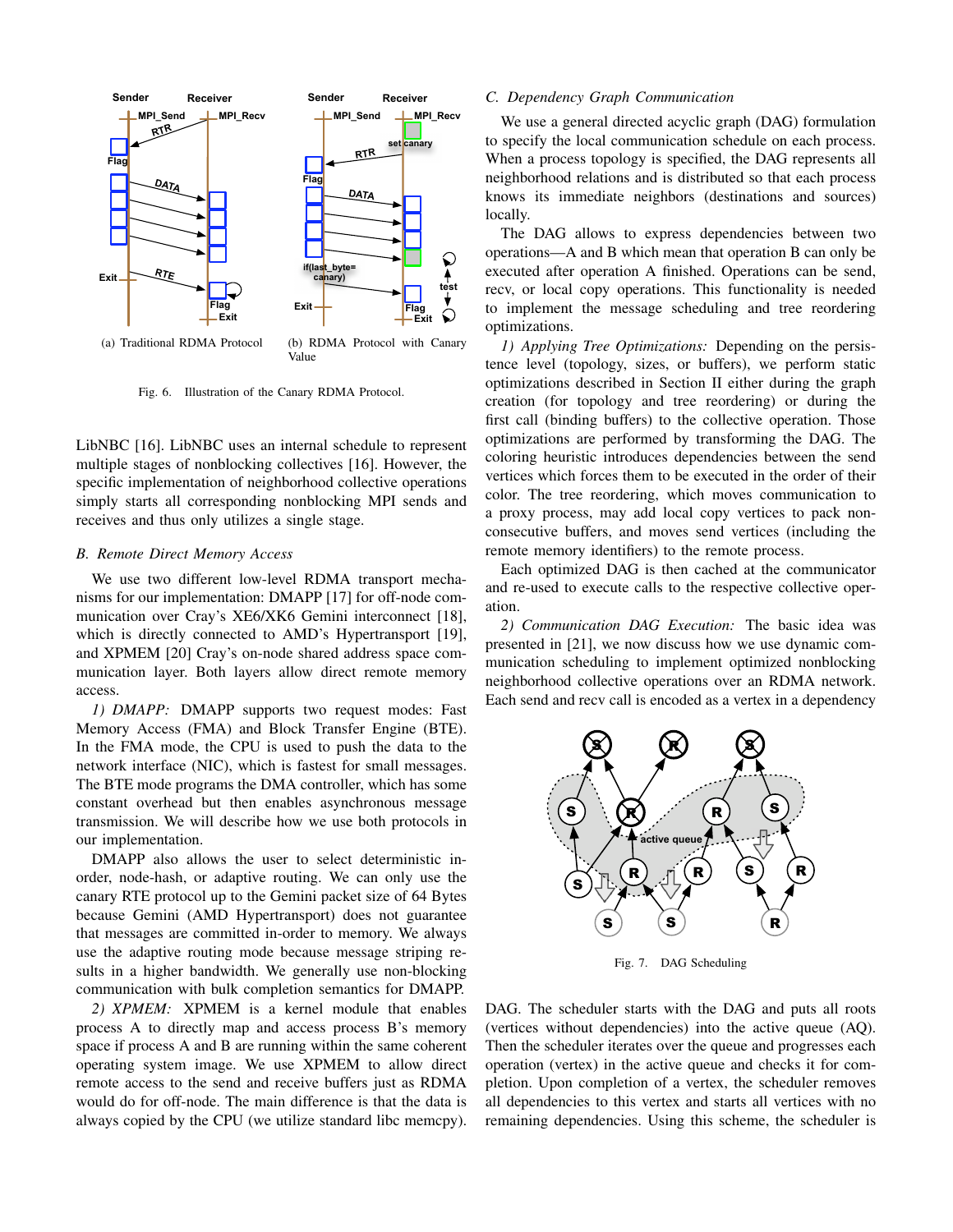essentially moving in a wave-front through the whole DAG schedule. This is illustrated in Figure 7 where the crossed operations already finished executing and the operations in the wavefront (active queue) are being executed.

Each of the vertices can be represented by a state machine which expresses the progression through the RDMA communication protocol. For brevity, we only demonstrate the state machine for an DMAPP small message receive vertex. The first state is the initial state after it was added to AQ. Right after adding it, the receiving process initializes the canary value to *C* and sends an RTS message to notify the sender. It then moves to state 1 where it remains in a polling loop until either the canary value changes or the notification bit is toggled. After any of those events, the receive finishes. Figure 8 shows the state state machine for a DMAPP small message receive. All other operations utilize similar state machines to implement lower-level protocols.



Fig. 8. DMAPP Small Message Send Protocol State Machine

# IV. EXPERIMENTAL EVALUATION

To evaluate each optimization technique, we analyzed microbenchmark performance with manually crafted communication patterns and various message sizes to show the impact of each optimization in isolation. We then extracted several communication patterns from real-world applications and examined the resulting microbenchmarks. In addition, we modified one application kernel and a full application to support neighborhood collective communications.

Our implementation supports nonblocking and blocking variants of all collectives. However, all experiments were done with the blocking implementation of neighborhood collectives because transforming applications to use nonblocking collectives is a more complex task than simply introducing neighborhood collectives. Evaluating tradeoffs and benefits for nonblocking neighborhood communication is an interesting future work.

## *A. Experimental Environment*

For our experiments, we use the Blue Waters Test System (JYC), a single cabinet Cray XE6 (approx. 50 nodes with 1600 Interlagos 2.3-2.6 GHz cores). We use the GNU compiler version 4.6.2 in the Cray compiler environment version 4.0.46.

#### *B. Relevant Communication Patterns*

In this section, we will demonstrate each key optimization with representative communication patterns. We start with a sparse alltoall pattern to demonstrate the benefit of message scheduling (coloring) and then show different real-world Cartesian stencil examples.

None of those sparse communication patterns can be represented by MPI's previous collective functions. Thus, we use the most common way to implement such exchanges: post all receives nonblocking (MPI\_Irecv), start all sends nonblocking (MPI Isend) and wait for all sends and recvs to complete (MPI Waitall). We confirmed that this is the fastest method to implement such exchanges on our test system.

*1) Sparse Alltoall Pattern:* A sparse alltoall pattern *A*(*s, p*) is specified by a data size *s* and a parameter *p*. The parameter  $p$  ( $0 \leq p \leq 1$ ) indicates the probability that process *i* sends a message of size *s* to process *j* (i.e., there is an edge from *i* to *j* in the neighborhood collective), independent from any other process pair. The resulting graphs are essentially random Erdős-Rényi graphs [22].

Figure 9 shows the alltoall pattern with varying density on 1024 processes and communicating 16 bytes along each edge. Coloring was used to improve the ordering of messages. The



Fig. 9. Alltoall performance with varying density

lines show the absolute latency for neighborhood collective and Cray MPI and the blue crosses show the relative improvement of neighborhood collectives in percent. We observe a consistent performance advantage about 40% across all densities.

In the following, we create representative application communication patterns that are widely used in scientific applications. We assume that communication buffers are persistent, which is true for all investigated applications.

*2) Cartesian Stencil Communication:* Regular stencils are used in many statically decomposed PDE and ODE solvers. Common stencils are either two-dimensional (e.g., [23]), threedimensional (e.g., [24]), or four-dimensional (e.g., [25]). Stencils communicate along each dimension in two directions, creating a total of 2*d* communication edges in a d-dimensional stencil (assuming periodic boundary conditions). Figure 1(a) shows a two-dimensional stencil.

We create an d-dimensional stencil with *P* processes by using MPI Dims create to get the best decomposition and MPI\_Cart\_create to create a Cartesian topology.

Figure 10 compares the performance in an alltoall over a 2d Cartesian topology (each process has four neighbors as results from a 5-point stencil) on 512 processes. This pattern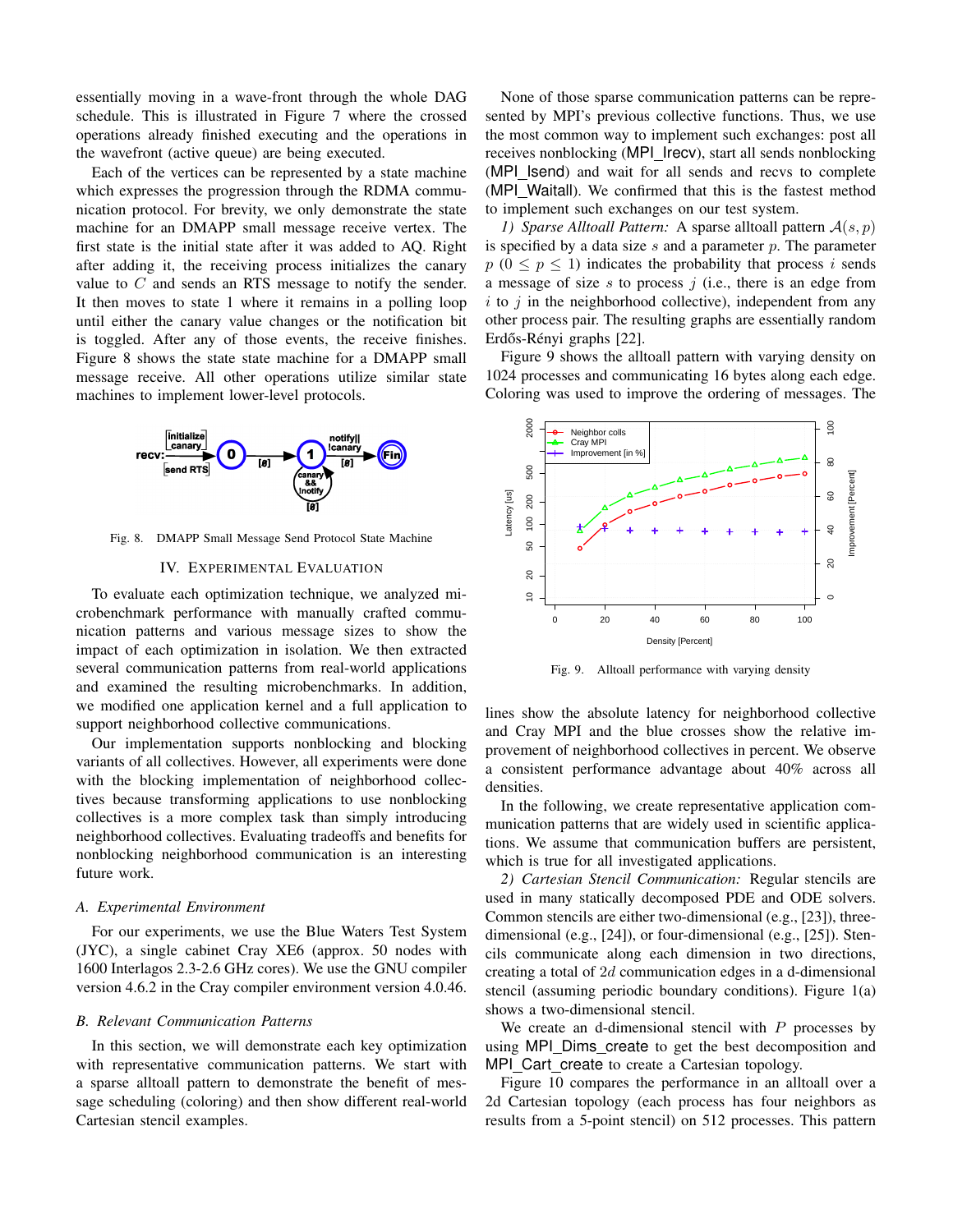is similar to the communication in the Weather Research and Forecast Code (WRF).



Fig. 10. 2d Cartesian Performance

We benchmark different data sizes from 16 Bytes to 1 MiB. The lines represent our neighborhood collectives versus Cray MPI's performance and the crosses show the improvement in percent (right scale). Small messages show the largest improvement because of all the reduced overheads (static matching, canary protocol, etc.) down to 50% of the original communication time, a speedup of 2x. Larger messages show less improvement (*≈*15%) due to the bandwidth boundedness for both communication schemes.

Figure 11 compares the performance of a neighbor alltoall over a 4d Cartesian topology (each process has eight neighbors as results from a 9-point stencil) on 512 processes. This pattern is similar to the communication in MIMD Lattice Computation (MILC). We again observe a high benefit for small messages,



Fig. 11. 4d Cartesian Performance

around 75%, a speedup of 4x. Again, the speedup falls to about 18% for large messages due to the bandwidth-boundedness of the problem. We observe protocol changes in MPI (at 4 kiB) and DMAPP (at 8kiB) in both graphs.

# *C. Real World Applications*

We also equipped real-world applications with neighborhood collectives. Changing MPI BSP-style applications to use neighborhood collectives is often simple because the structure is very similar to existing codes and may even lead to significant code simplifications, cf. [7]. For brevity, we show two representative cases for two classes of applications working with regular and irregular grids. The first case is the Weather Research and Forecast Model which already implements an MPI Cartesian communicator on a regular 2D grid. The second example is a matrix-vector multiplication kernel which is representative of many irregular applications.

*1) The Weather Research and Forecast Model:* The Weather Research and Forecasting (WRF) Model [23] is a mesoscale numerical weather prediction system designed to serve both operational forecasting and atmospheric research needs. We used the WRF-ARW core version 3.3.1 which is based on an Eulerian solver for fully compressible nonhydrostatic equations, cast in flux (conservative) form, using a mass (hydrostatic pressure) vertical coordinate. The solver uses a third-order Runge-Kutta time-integration scheme coupled with a split-explicit 2nd-order time integration scheme for the acoustic and gravity-wave modes.

We used the "em\_b\_wave" input set with five simulation days (720 iterations with 600 seconds each) using 215,865 total grid points. We ran this set in strong scaling mode on 32- 512 cores using 32 OpenMP threads per process. We purposely chose this small system to emulate a strong scaled run on many processors.

Figure 12 shows the improvement of the communication phase of the WRF code with neighborhood collectives versus the original implementation. We observe a 40% maximum



Fig. 12. WRF Communication Performance

improvement which translates to 15% application speedup and an average of 7-10% improvement which translates to 3-5% application speedup.

*2) Sparse Matrix-Vector Multiplication:* The sparse matrix vector multiplication represents a large number of irregular codes. For this example, we load a matrix from the UFL Sparse Matrix collection [26] to ensure a realistic input. We then partition this matrix using ParMETIS [27] and perform a parallel sparse-matrix vector multiplication with an 8-byte allreduce at each iteration. This represents a typical conjugate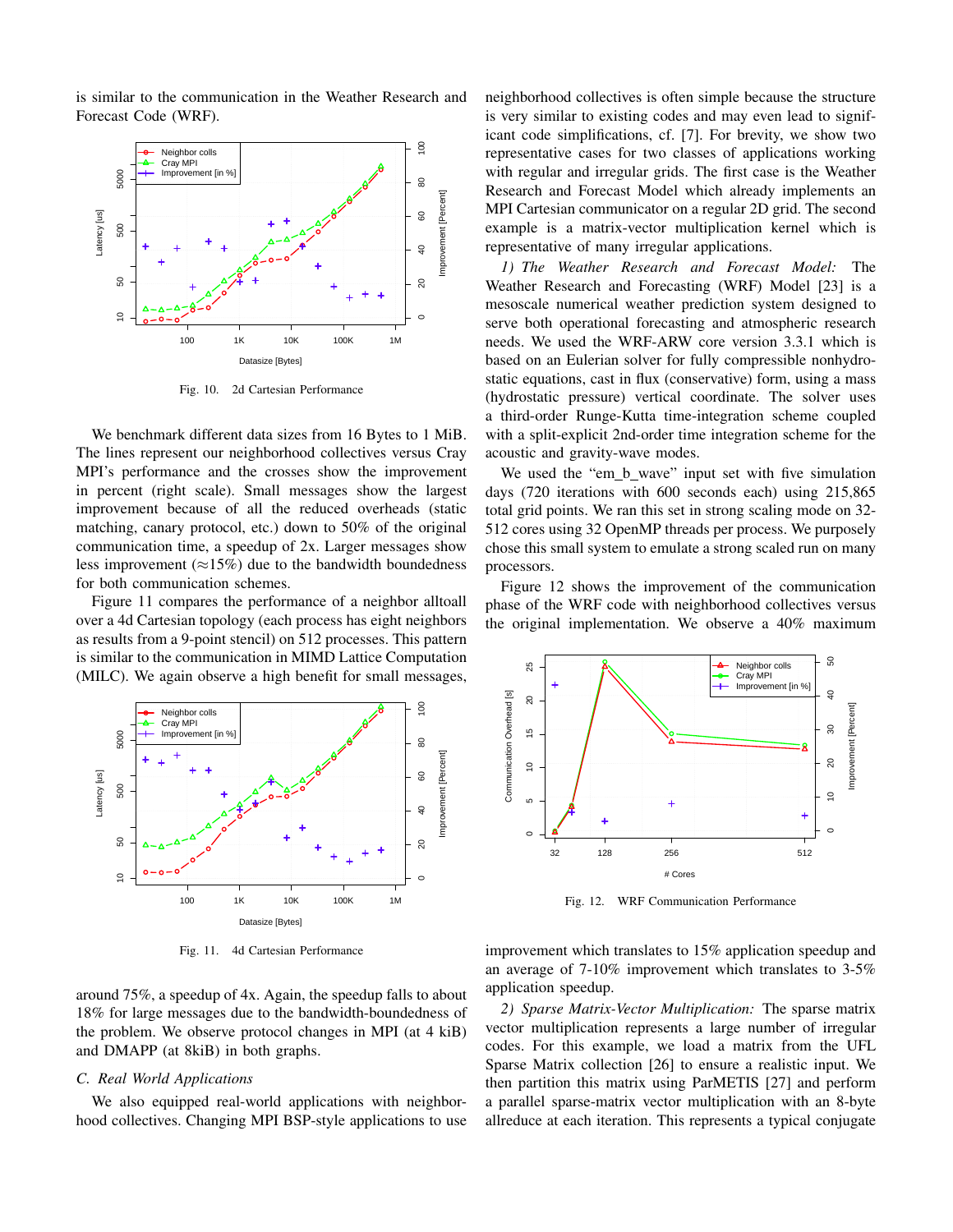gradient iteration as used in many parallel applications, e.g., MILC [25] or Algebraic Multigrid [28].

We use the matrices "aug2dc", "andrews", and "tube2" and compare Cray MPI's performance to optimized neighborhood collectives. Figure 13 shows the relative performance if neighborhood collectives (lower is better). Neighborhood



Fig. 13. Matrix Vector Communication

collectives show a reduction in communication time between 5% and 70%. The curves are not smooth because this is a strong scaling run and ParMETIS partitions the matrices with different edge cuts, depending on the size of the allocation.

# V. RELATED WORK

Neighborhood collective operations have been introduced by Hoefler and Träff in [6] and later been proposed for standardization to the MPI Forum. Even though the concept of neighborhood or sparse collective operation itself is new, we were able to borrow several algorithmic principles to drive our heuristics from established collective communication primitives such as efficient alltoall implementations [29] or scatter/gather optimizations [14].

Vetter and Mueller show that scalable applications most often depend on point-to-point communications where each process communicates with 3-7 distinct processes (neighbors) [30]. Kamil et al. conclude in a similar study that other relevant highly scalable applications applications communicate small messages (less than 2 kiB) with up to 66 neighbors [31].

Several related works discuss optimizations of stencil computations with regards to I/O (out-of-core methods) [32] or communication-minimizing tiling strategies [33], [34]. Our work focuses on the optimization of the communication step itself and is thus complementary to this rich body of stencil optimizations.

Potluri et al. [35] demonstrated MPI One Sided techniques to optimize different communication patterns. Gabriel et al. [36] optimize stencil communications by adaptively choosing different MPI-based point-to-point communication protocols. Both works experimented with different communication options without utilizing the collective nature of the communication in the optimization techniques.

Kumar et al. [37] use BlueGene's specialized hardware support to optimize neighborhood collective operations. However, their proposed interface cannot work with the MPI-3.0 standard interface and makes several simplifying assumptions.

Saltz et al. use the inspector/executor principle to exploit locality in the communication pattern of irregular applications. An inspector monitors the communication pattern and an executor optimizes the corresponding communication call. Das, Saltz et al. [38] list several optimizations, such as double send elimination and message coalescing for this scenario. However, all of their optimizations only target point-to-point communications and do not perform global schedule optimizations (coloring or proxy sends) like our approach.

Other related works such as STAR-MPI [39] and ATCC [8] select different collective operations based on varying input parameters and environment changes. However, those schemes simply select from a set of different implementations of predefined collective operations.

# VI. CONCLUSIONS AND FUTURE WORK

In this work, we showed the usefulness of nonblocking neighborhood collective operations and demonstrated several optimization approaches. We defined three different persistence levels, topology, data sizes, and buffer addresses that enable a hierarchy of optimization options. We describe each optimization in detail and show performance results comparing different schemes. The two key optimizations, message coloring and tree reordering are derived from traditional optimized collectives and show significant performance benefits on a Cray XE6 system.

Our high-performance implementation of neighborhood collectives is up to a factor of four faster than the highly optimized Cray MPI for small point-to-point messages in a 9 point (4d) stencil communication. We also achieve a 15% higher bandwidth for large stencil messages. We show application communication speedups as high as 15%.

As future work, we plan to employ runtime-autotuning to tune the large number of parameters (e.g., tree degree, protocol choices etc.). We also plan to offload our optimization engine to a separate core so that it can constantly optimize communication schedules while the application is running. Enabling the new schedules is then just a matter of broadcasting the new schedule to all processes and swapping a pointer. We also plan to experiment with optimizations for the underlying network topology.

We expect that our work will act as a template for the optimized implementation of neighborhood collectives. The importance of (localized) neighborhood collectives is growing with the system size, so we expect that the described principle of optimizing communications in their neighborhoods will become a generic optimization principle for large-scale applications.

# ACKNOWLEDGMENTS

We thank Larry Kaplan, Duncan Roweth, Howard Pritchard, and Mark Pagel from Cray Inc. for support on how to use